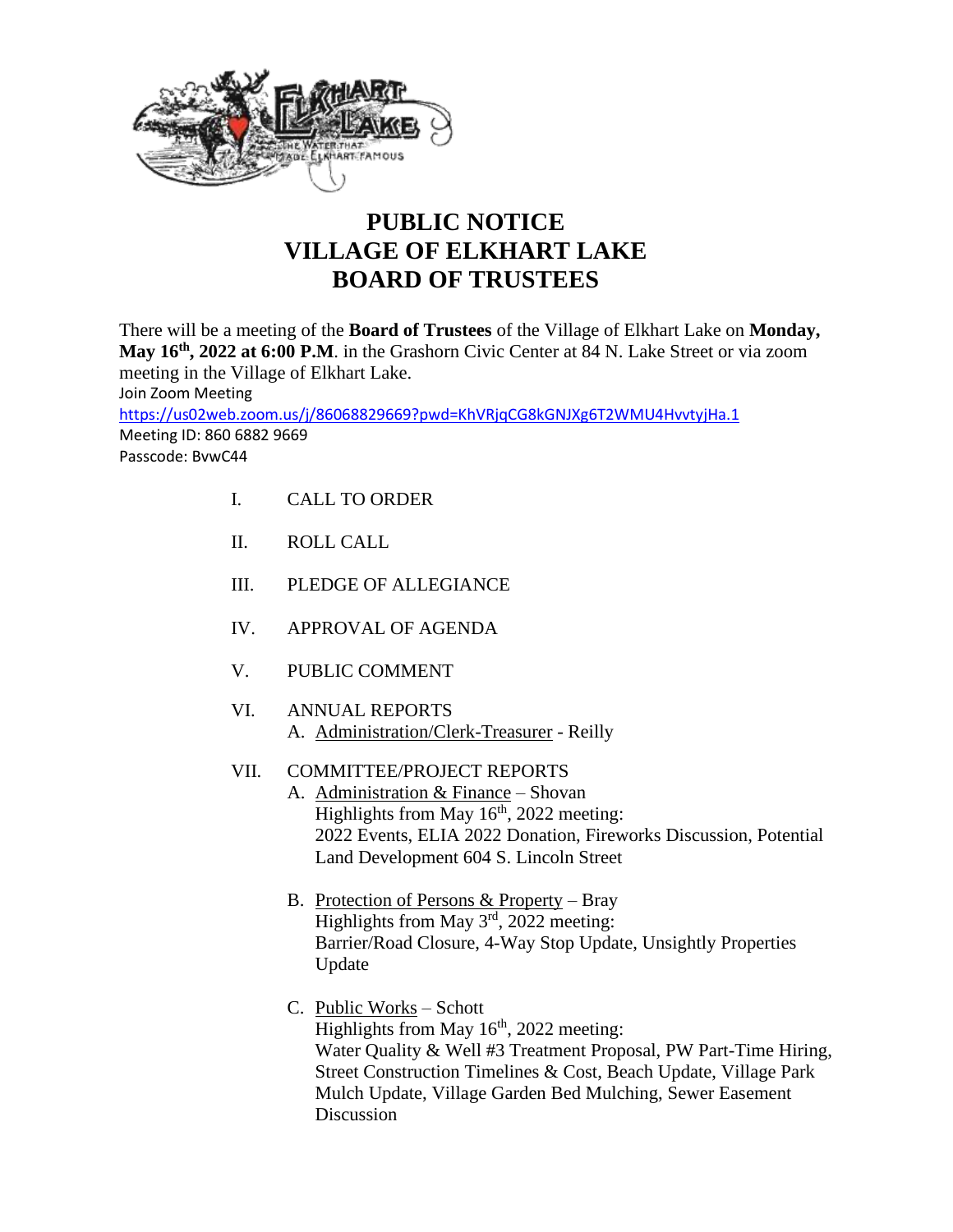Board of Trustees May  $16^{th}$ , 2022 – Page 2

- D. Northern Moraine Utility Commission Schott Minutes – April  $11<sup>th</sup>$ , 2022 Highlights – May  $9<sup>th</sup>$ , 2022 meeting: Aeration Project, Employee Review, Glen Lift Station (B-1), Lab Pricing
- E. Tourism Knowles Minutes – April  $21<sup>st</sup>$ , 2022 Highlights from May  $12<sup>th</sup>$ , 2022 meeting: Commission Seats, Summer Media Tour, Elkhart Lake Welcome Sign, Our Town Elkhart Lake, Short-Term Rentals, Event Updates, Restaurant Updates, Visitor Center
- F. Library Knowles Minutes – April  $11<sup>th</sup>$ , 2022 Highlights – May  $9<sup>th</sup>$ , 2022 meeting: Mobile Hot Spot Policy, Election of Officers
- G. Planning Commission –Reilly Minutes – April  $13<sup>th</sup>$ , 2022 Highlights – May  $11<sup>th</sup>$ , 2022 meetings: Victory Park Condo Plats, Sargento Entrance Renovations, Route 67 – Lighting on Patio, Sofen Trust Mitigation Plan, Cleveland State Bank Driveway, Potential Business in C-4, Discussion on Annexation and TID #4 Expansion
- H. President's Report Sadiq

## VIII. UNFINISHED BUSINESS

A. Ordinance 651 – Amending 13.6 Use of the Village Beach Regulations – Final Reading

## IX. NEW BUSINESS

- A. Approval of Victory Park Condo Plats #28 & #30
- B. Sofen Mitigation Plan, Paver Agreement & Sewer/Water Easement -701 Fromm Lane
- C. 2022 EVENTS UPDATE
	- a. Triathlon June  $5<sup>th</sup>$ , 2022
	- b. Throttlestop Events
	- c. Firemen's Picnic
- D. Appointment of Agents Rhona Urlaub – GPM Southeast Carrie Hellmer – Route 67
- E. Appointment of Non-Voting Tourism Commission Member